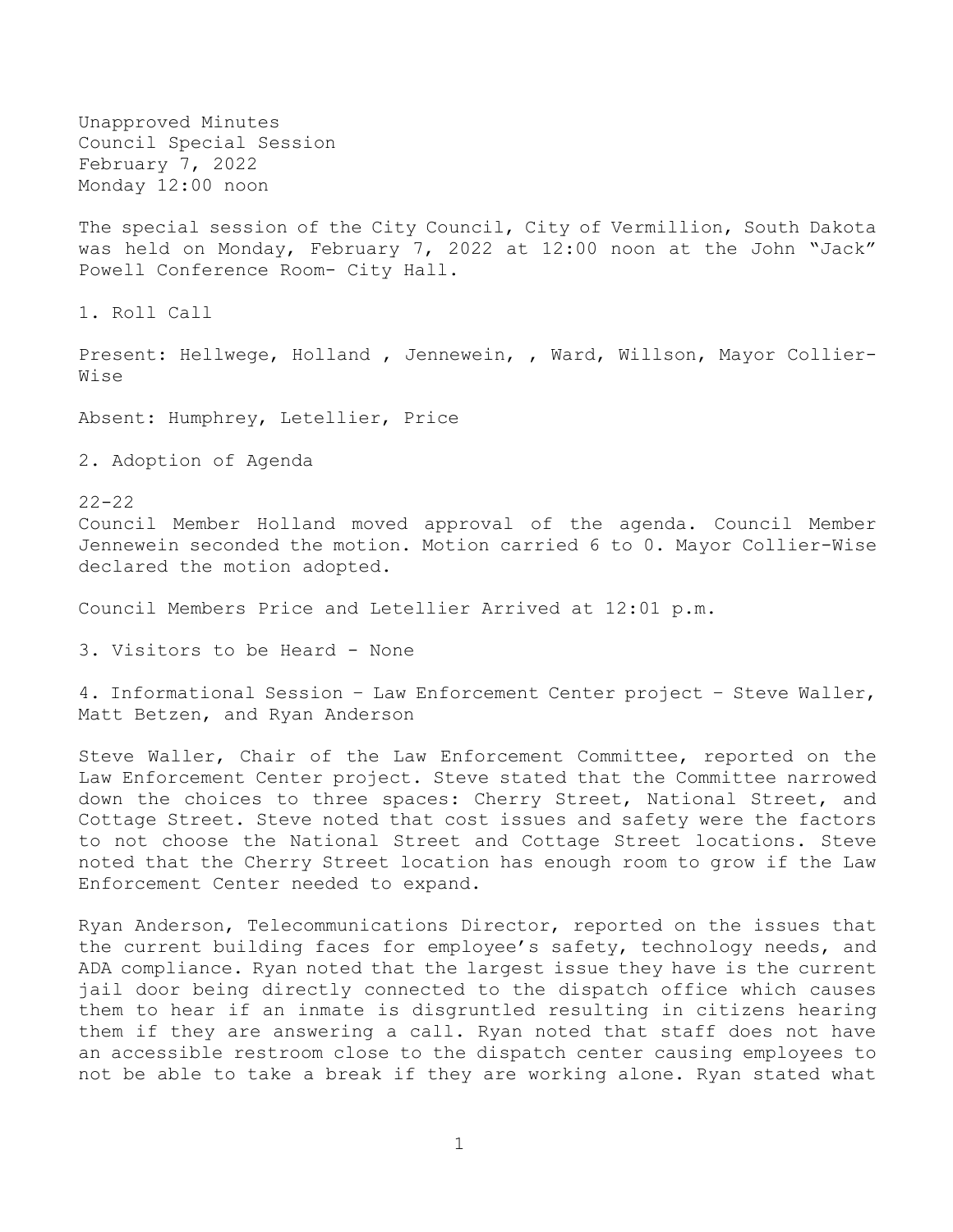he would like to have in the new building and gave examples of what types of equipment the Communications Center desires.

Matt Betzen, Vermillion Police Chief, reported on the issues the Police Department is having with the current building. Matt showed examples of issues and possible solutions with this new building. Discussion followed on the prospects of a new building and needs for both Police and the Communication Center.

Mayor Collier-Wise noted that, once the engineers come back with numbers, the City will be more adept to know the next steps to be taken.

Discussion of the project list was tabled until the following regular Council meeting on February 22, 2022.

5. Briefing on the February 7th, 2022 City Council Regular Meeting

Council reviewed items on the agenda with City staff. No action was taken.

Council Member Jennewein left at 12:45 p.m.

6. Adjourn

23-22

Council Member Hellwege moved to adjourn the Council special session at 12:57 p.m. Council Member Price seconded the motion. Motion carried 8 to 0. Mayor Collier-Wise declared the motion adopted.

Dated at Vermillion, South Dakota this 7th day of February 2022.

THE GOVERNING BODY OF THE CITY OF VERMILLION, SOUTH DAKOTA  $BY$ 

Kelsey Collier-Wise, Mayor

ATTEST:

 $BY$ 

Katie E Redden, Finance Officer

Unapproved Minutes City Council Regular Session February 7, 2022 Monday 7:00 p.m.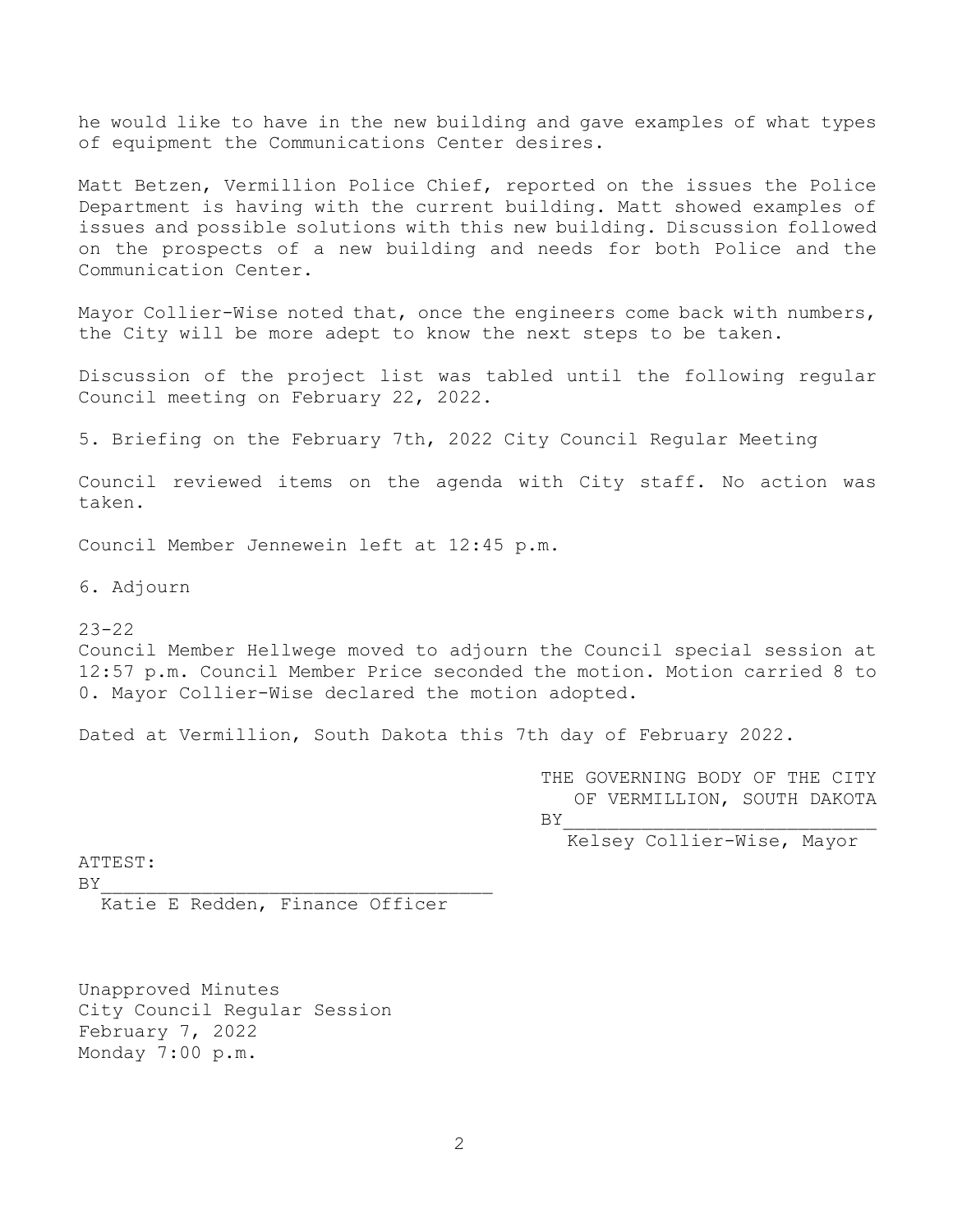The regular session of the City Council, City of Vermillion, South Dakota was called to order on February 7, 2022 at 7:00 p.m. by Mayor Collier-Wise. 1. Roll Call Present: Hellwege, Holland, Humphrey, Jennewein, Letellier, Price, Ward, Willson, Student Rep Rhead, Mayor Collier-Wise 2. Pledge of Allegiance 3. Minutes A. Minutes of January 18, 2022, Special Meeting and January 18, 2022, Regular Session 24-22 Council Member Holland moved approval of the January 18, 2022, Special Meeting and January 18, 2022 regular session minutes. Council Member Price seconded the motion. Motion carried 9 to 0. Mayor Collier-Wise declared the motion adopted.

4. Adoption of Agenda

25-22

Council Member Price moved approval of the agenda. Council Member Hellwege seconded the motion. Motion carried 9 to 0. Mayor Collier-Wise declared the motion adopted.

5. Visitors to be Heard

A. Black History Month Proclamation

Council Member Ward read the Black History Month proclamation recognizing the month of February as Black History Month in Vermillion.

B. Jose Dominguez, City Engineer, reported that he attended the Joint Annual Concrete Conference in Deadwood. Jose noted that this conference is hosted by the South Dakota Ready Mix Concrete Association and at this meeting the City was part of two teams that each received a 2021 Concrete Award of Excellence. Jose stated that the two projects were Bliss Pointe Phase II and The Streetscape Project which are an example of the quality of work that projects in this community can achieve. Jose thanked the Council for their support and oversight.

6. Public Hearings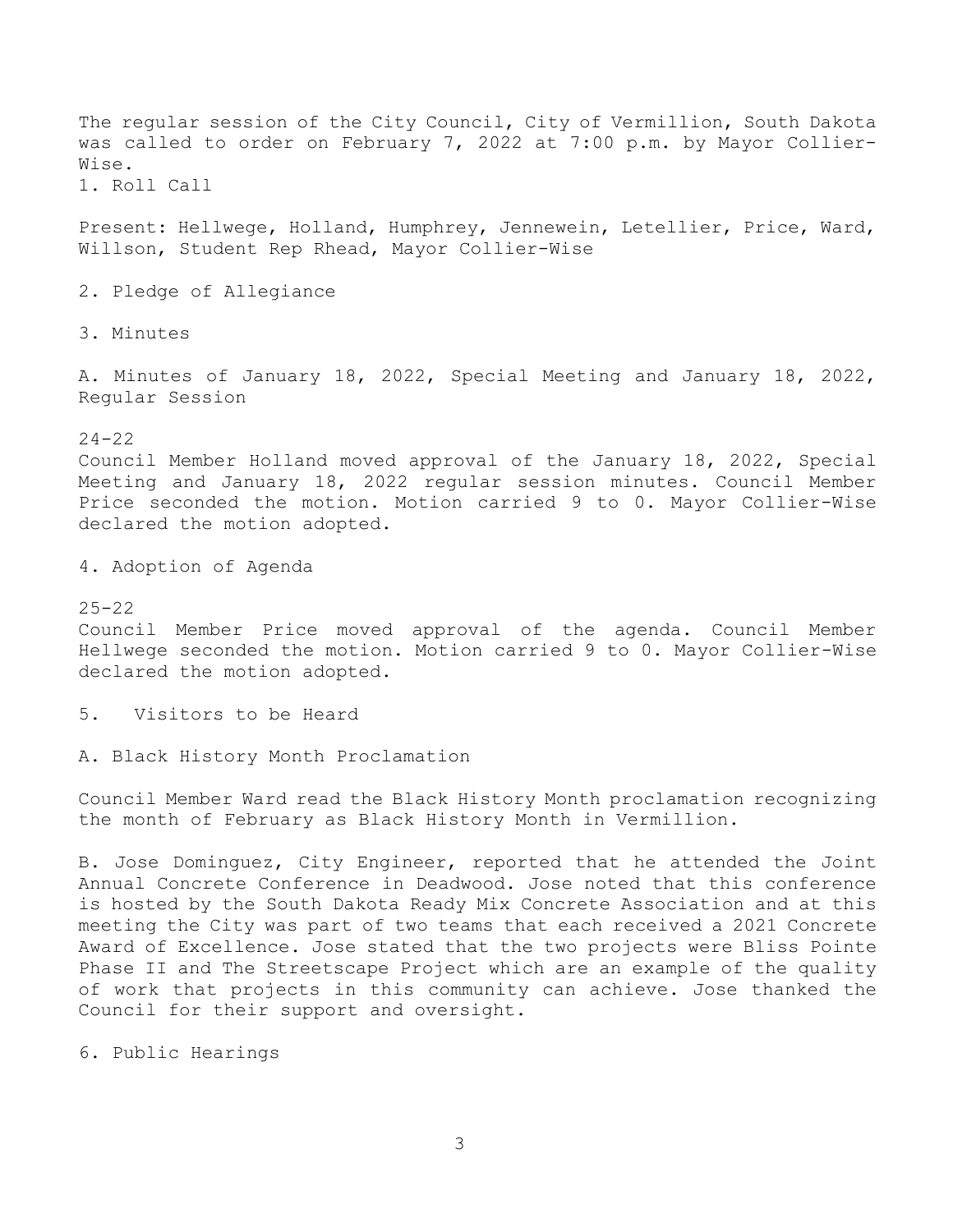A. Special daily wine license for the South Dakota Shakespeare Festival on or about Saturday, March 26, 2022 at the John A Day Gallery, Fine Arts Building on the USD campus

Katie Redden, Finance Officer, reported that an application was received from the South Dakota Shakespeare Festival for the Wine with Will event to be held on or about March 26, 2022 at the John A Day Gallery on the USD Campus. Katie stated that the notice of hearing, the Police Chief's report and the USD President's permission letter are included in the packet. Katie noted that the routine Police Department records check of the parties involved with the special daily license revealed no alcohol related violations or felony convictions in reference to this application.

## $26 - 22$

Council Member Ward moved approval of the Special daily wine license for the South Dakota Shakespeare Festival on or about Saturday, March 26, 2022 at the John A Day Gallery, Fine Arts Building on the USD campus. Council Member Hellwege seconded the motion. Motion carried 9 to 0. Mayor Collier-Wise declared the motion adopted.

B. First Reading of Ordinance 1456 to amend Title XV, Land Usage; Chapter 155 Zoning Regulations; Section 155.026 rezoning a portion of Lot E of Lot 1 in the NE  $\frac{1}{4}$  SW  $\frac{1}{4}$ , 18-92-51, 5th P.M., City of Vermillion, Clay County, South Dakota, from the R-4 Manufactured Housing District to the R-2 Residential District (property located at 445 N. Plum Street)

Jose Dominguez, City Engineer, reported that the City received a petition to rezone this area from Mr. Josh Anderson on behalf of Plum Vista SD, LLC (Plum Vista), on December 10, 2021. Jose noted that Plum Vista is requesting a portion of their property, which currently includes a duplex, be rezoned from the R-4 Manufactured Housing District into the R-2 Residential District. Jose noted that the existing duplex within the area being requested is addressed as 445 North Plum Street and the area being considered is adjacent to the R-2 Residential District on the south and west. Jose stated that the north and east would be adjacent to an R-4 Manufactured Housing District and a small portion of the proposed area to be rezoned would also be adjacent to the GB General Business District on the west. Jose noted that Plum Vista obtained the required signatures from property owners within 250-feet from their property to bring the rezoning request forward for consideration. Jose noted that the notice for January 24, 2022 Planning and Zoning Commission meeting and for this City Council have been published. Jose noted that the City's Planning and Zoning Commission reviewed the application at their January 24th meeting and recommended via an 8-0 vote that the City Council approve the ordinance to rezone the property.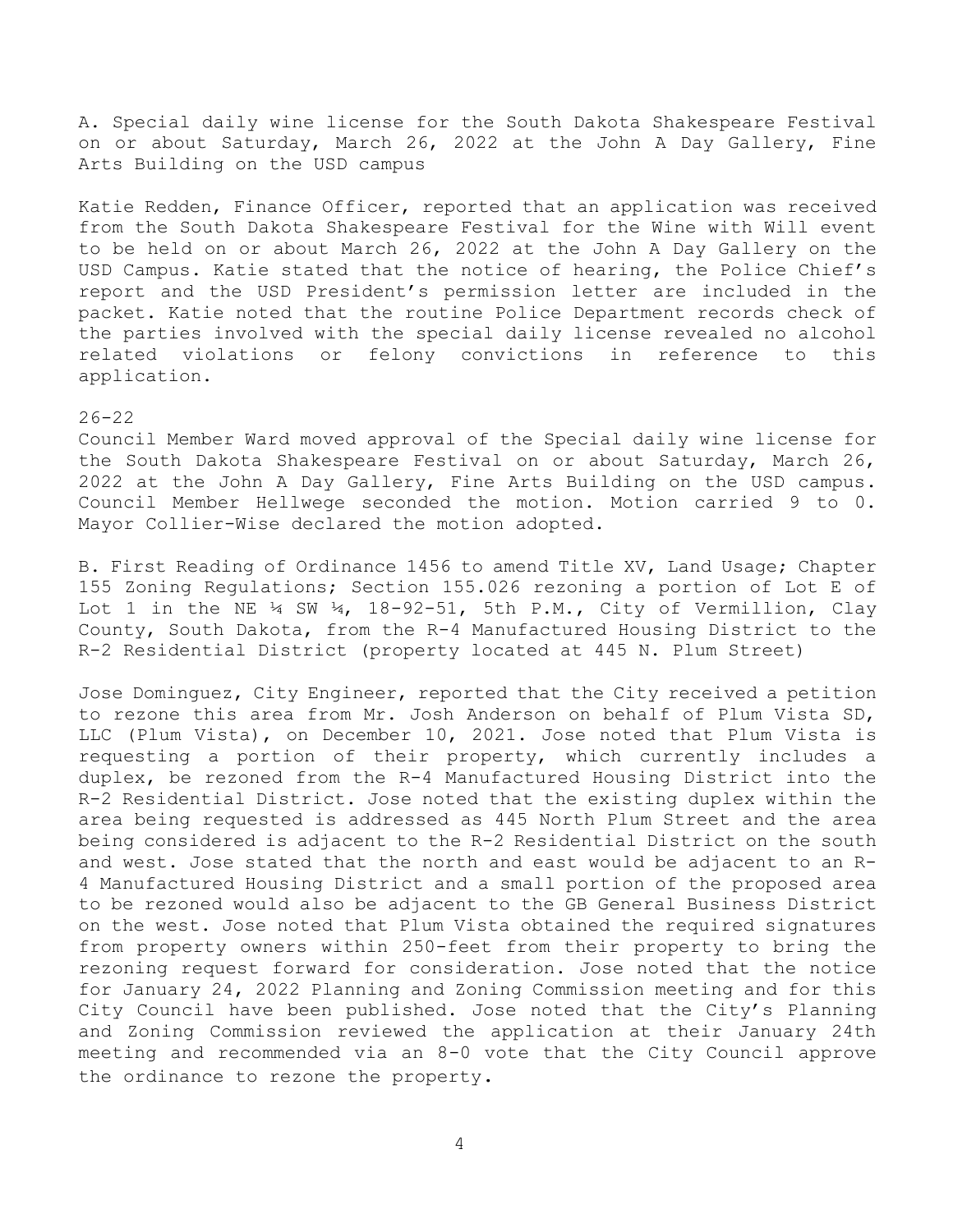27-21 Mayor Collier-Wise read the title to the above-mentioned Ordinance and Council Member Holland moved adoption of the following Resolution:

BE IT RESOLVED that the minutes of this meeting shall show that the title to proposed Ordinance No. 1456 entitled An Ordinance to amend Title XV, Land Usage; Chapter 155 Zoning Regulations; Section 155.026 rezoning a portion of Lot E of Lot 1 in the NE  $\frac{1}{4}$  SW  $\frac{1}{4}$ , 18-92-51, 5th P.M., City of Vermillion, Clay County, South Dakota, from the R-4 Manufactured Housing District to the R-2 Residential District (property located at 445 N. Plum Street)of the City of Vermillion, South Dakota has been read and the Ordinance has been considered for the first time in its present form and content at this meeting being a regularly called meeting of the Governing Body of the City on this 7th day of February, 2022 at the Council Chambers in City Hall in the manner prescribed by SDCL 9-19-7 as amended.

The motion was seconded by Council Member Ward. After discussion the question of adoption of the Resolution was put to a vote of the Governing Body and 9 members voted in favor of and 0 members voted in opposition to the motion. Mayor Collier-Wise declared the motion adopted.

C. First Reading of Ordinance 1454 to amend the 2012 Joint Zoning Regulations for Clay County and the City of Vermillion by Amending Chapter 6 LI: Light Industrial District, Purpose; Section 6.02 Conditional Uses; and Section 6.02 Applicable Standards

Jose Dominguez, City Engineer, reported that, on December 27, 2021, the City and County Planning Commissions met jointly to discuss possible changes to the LI: Light Industrial District (LI District) of the Joint Zoning Regulations for Clay County and the City of Vermillion. Jose stated that the proposed changes were due to a recent rezoning request for land in the Joint Jurisdictional Zoning Area where the request was seeking to make an existing use conforming. Jose noted that, although the rezoning request was later withdrawn by the applicant, the County and the City were willing to consider amendments to the zoning ordinance to allow the existing use within the LI: Light Industrial District. Jose noted that, if the amendments were to be adopted, the owner would then be able to request the property, or parts of it, to be rezoned into the LI District to make the current use conforming.

Jose stated that the City Planning and Zoning Commission considered this item at a Joint meeting with the Clay County Planning Commission on January 24, 2022 and they unanimously recommended that the City Council adopt the proposed amendment. Jose noted that the Joint Jurisdictional Zoning Area (JJZA) was created by the County and the City in 2012 and the zoning ordinance was created with the intent to allow the County and the City to each have a say in existing and proposed land uses in an

5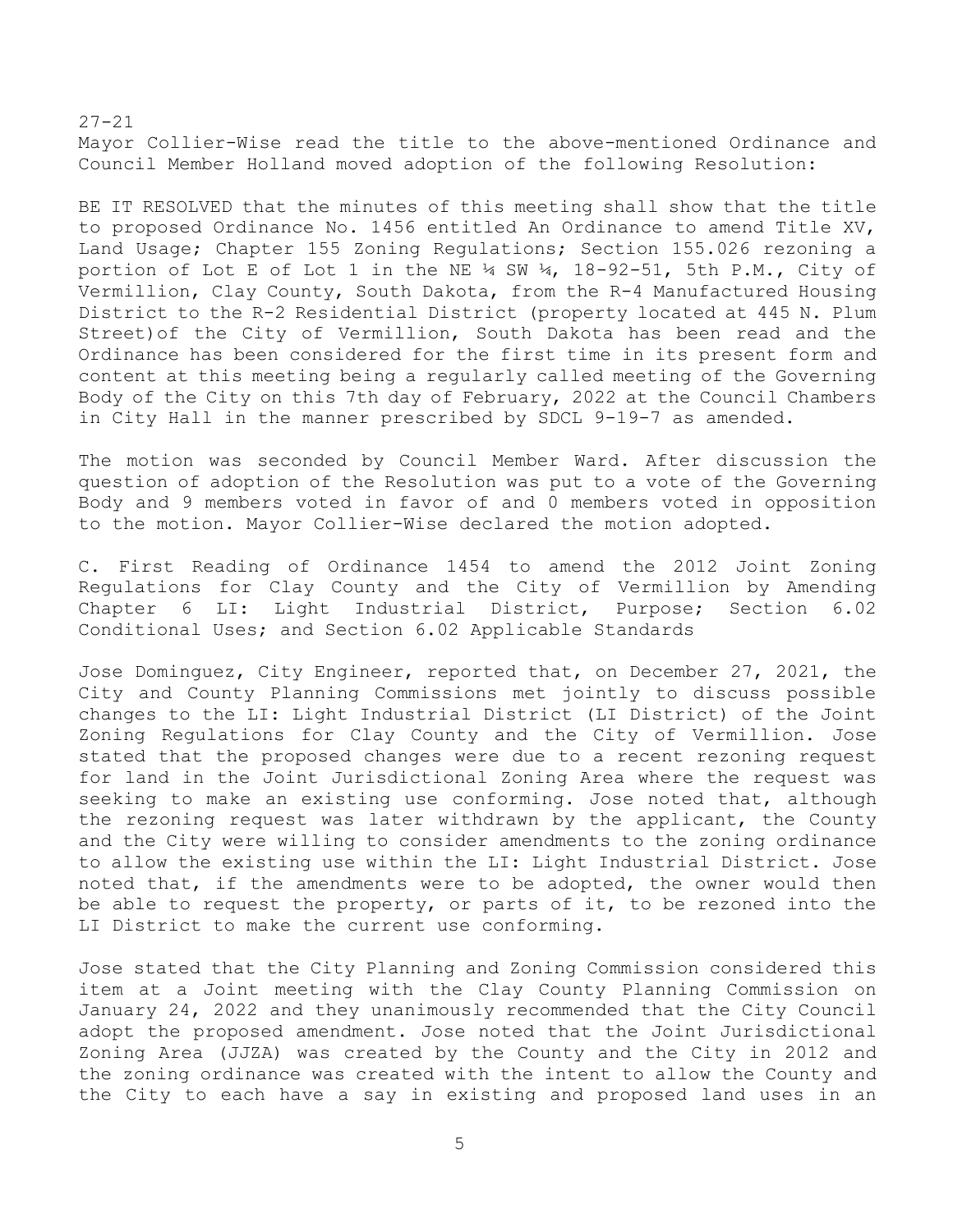area that would directly impact the City's growth. Jose stated that the JJZA tries to maintain the rural characteristics of the surrounding area while allowing for some light development. Jose noted that the ordinance's intent, based on the adopted comprehensive plan for the JJZA, is to direct development towards areas within City limits, or areas that can be annexed by the City and serviced with municipal infrastructure. Jose noted that the proposed amendments to the LI District include "grain terminal/grain processing" and "agribusiness" uses as conditional uses. Jose stated that these two changes would allow for additional agricultural uses to be possible in the LI District. Jose noted that the statement describing the purpose of the district would be amended by removing portions from the second sentence and this change would better describe the uses that are not allowed in the LI District.

#### 28-21

Mayor Collier-Wise read the title to the above-mentioned Ordinance and Council Member Ward moved adoption of the following Resolution:

BE IT RESOLVED that the minutes of this meeting shall show that the title to proposed Ordinance No. 1454 entitled An Ordinance to amend the 2012 Joint Zoning Regulations for Clay County and the City of Vermillion by Amending Chapter 6 LI: Light Industrial District, Purpose; Section 6.02 Conditional Uses; and Section 6.02 Applicable Standards of the City of Vermillion, South Dakota has been read and the Ordinance has been considered for the first time in its present form and content at this meeting being a regularly called meeting of the Governing Body of the City on this 7th day of February, 2022 at the Council Chambers in City Hall in the manner prescribed by SDCL 9-19-7 as amended.

The motion was seconded by Council Member Hellwege. After discussion the question of adoption of the Resolution was put to a vote of the Governing Body and 9 members voted in favor of and 0 members voted in opposition to the motion. Mayor Collier-Wise declared the motion adopted.

D. First Reading of Ordinance 1455 to amend the 2012 Joint Zoning Regulations for Clay County and the City of Vermillion by Amending Chapter 3 A-1: Agricultural District; Section 3.02 Conditional Uses; and Section 3.02 Applicable Standards

Jose Dominguez, City Engineer, reported that, on December 27, 2021, the City and County Planning Commissions met jointly to discuss possible changes to the A-1: Agricultural District (A-1 District) of the Joint Zoning Regulations for Clay County and the City of Vermillion. Jose noted that the proposed changes would correct an error found recently in the A-1 District that accidentally excluded "telecommunications tower" use. Jose stated that the City Planning and Zoning Commission considered this item at a joint meeting with the Clay County Planning Commission on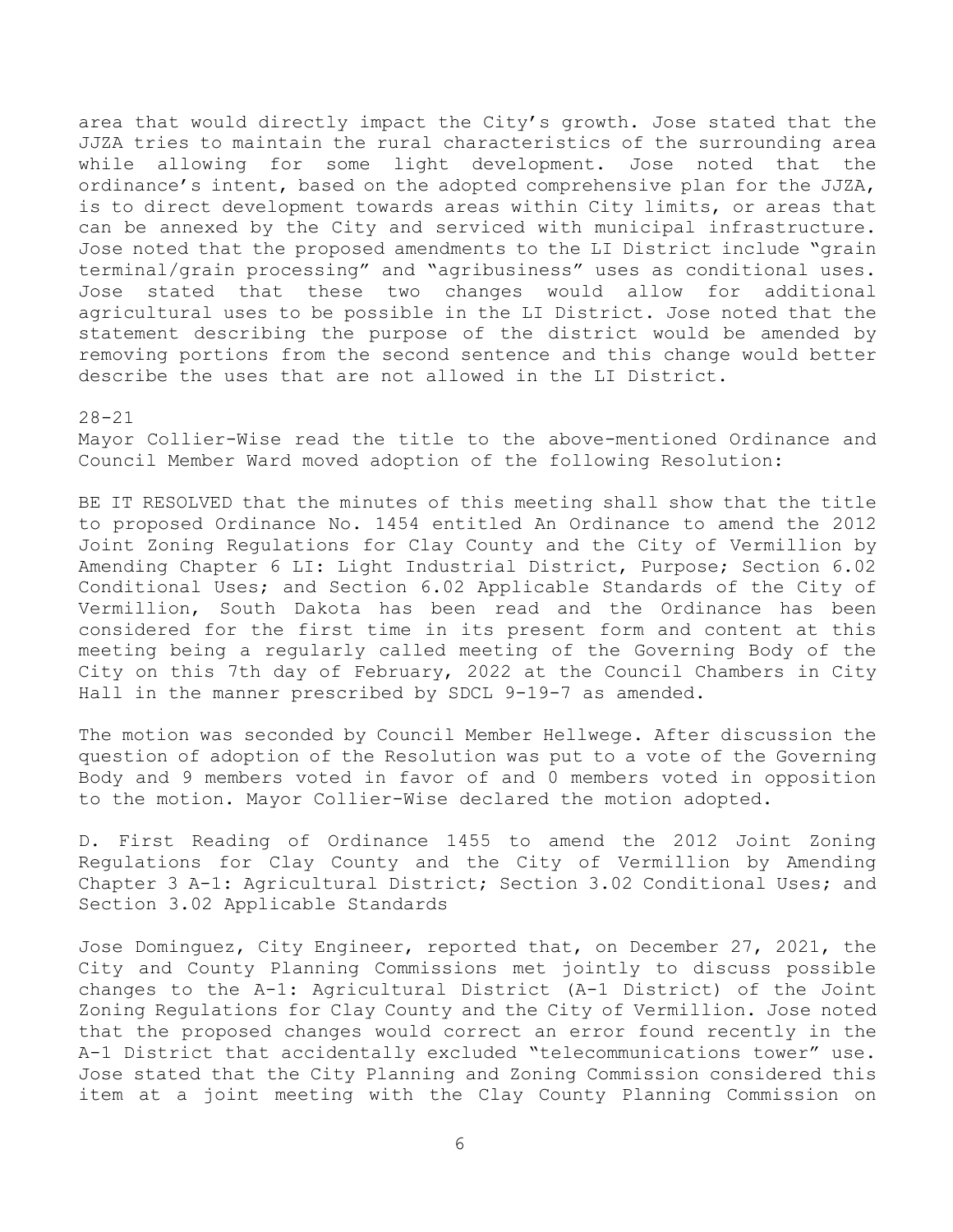January 24, 2022. Jose noted that, at that meeting following the public hearing, the City's Planning and Zoning Commission voted to unanimously recommend that the City Council adopt the proposed amendment.

Jose stated that the Joint Jurisdictional Zoning Area (JJZA) was created by the County and the City in 2012 and the zoning ordinance was created with the intent to allow the County and the City to each have input in existing and proposed land uses in an area that would directly impact the City's growth. Jose noted that the JJZA tries to maintain the rural characteristics of the surrounding area, while allowing for some light development. Jose stated that the proposed amendment to the A-1 District will include "telecommunications tower" as a conditional use. Jose noted that staff believes that the exclusion of this use from this district in the original adoption of the JJZA zoning ordinance was in error since another similar use is already found as a conditional use in this district (e.g., "broadcast tower").

#### 29-21

Mayor Collier-Wise read the title to the above-mentioned Ordinance and Council Member Holland moved adoption of the following Resolution:

BE IT RESOLVED that the minutes of this meeting shall show that the title to proposed Ordinance No. 1455 entitled An Ordinance to amend the 2012 Joint Zoning Regulations for Clay County and the City of Vermillion by Amending Chapter 3 A-1: Agricultural District; Section 3.02 Conditional Uses; and Section 3.02 Applicable Standards of the City of Vermillion, South Dakota has been read and the Ordinance has been considered for the first time in its present form and content at this meeting being a regularly called meeting of the Governing Body of the City on this 7th day of February, 2022 at the Council Chambers in City Hall in the manner prescribed by SDCL 9-19-7 as amended.

The motion was seconded by Council Member Humphrey. After discussion the question of adoption of the Resolution was put to a vote of the Governing Body and 9 members voted in favor of and 0 members voted in opposition to the motion. Mayor Collier-Wise declared the motion adopted.

## 7. Old Business

Second reading of Ordinance 1453 amending Title 1, General Provisions; Chapter 11, Wards and Boundaries; Section 11.02 Boundaries to establish new ward boundaries to reflect the results of the 2020 Census

John Prescott, City Manager, reported on Ordinance No. 1453 amending wards and boundaries to reflect the results of the 2020 Census. John noted that the courts have interpreted this as an honest and good faith effort to create districts as equal in population as is practicable. John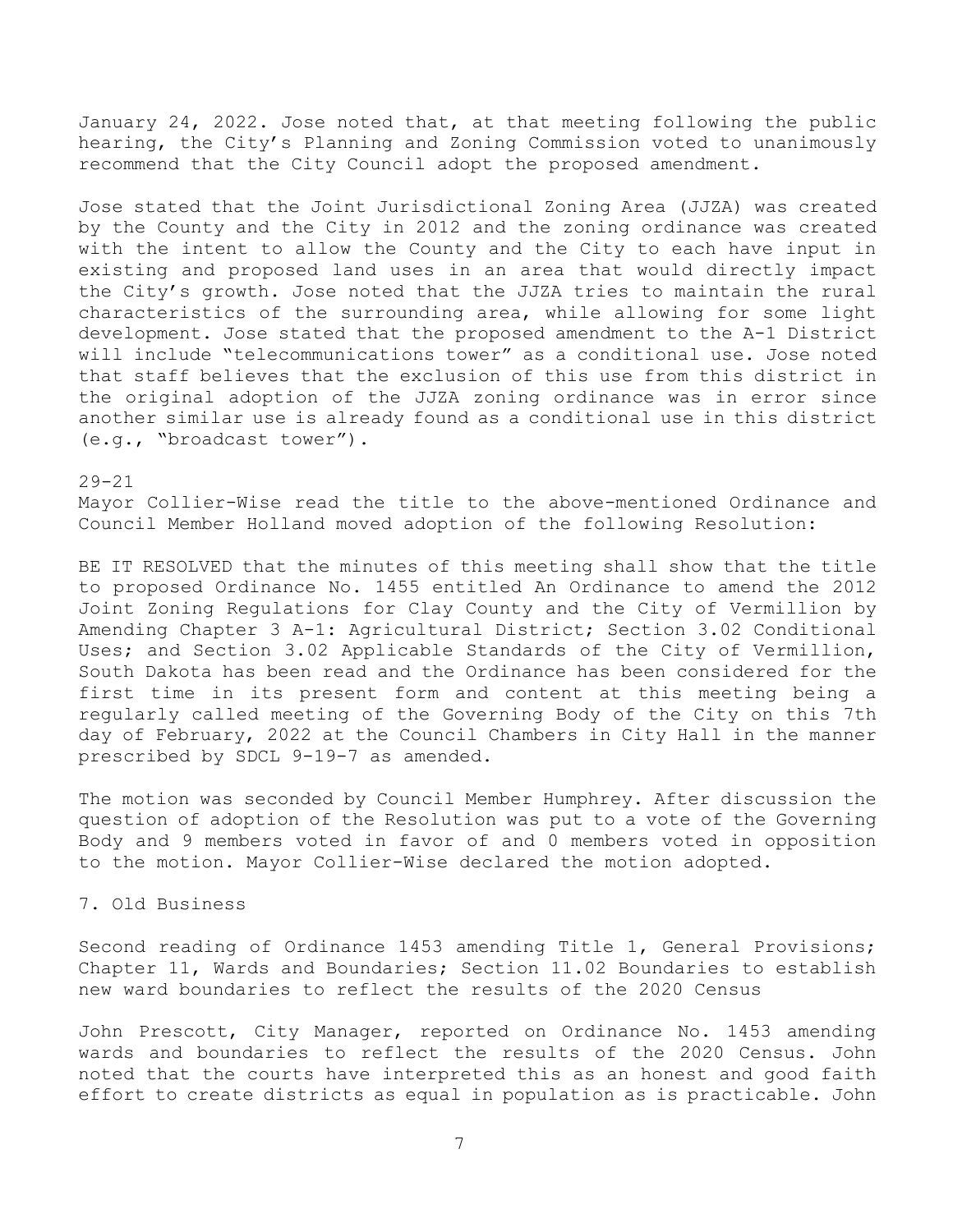noted that apportionment with over 10% deviation is often determined to be malapportioned. John stated that the City Council reviewed a potential option to adjust ward boundaries at the noon meeting on January 3, 2022 and the first reading was presented at the January 18, 2022 meeting. John noted that the proposed ordinance would move two blocks from the Central ward to the Northeast ward. John noted that the two-block area is bounded by E. Clark Street on the north, N. University Street on the west, E. Cedar Street on the south, and N. Pine Street on the east. John stated that all other ward boundaries in the city would remain the same.

 $30 - 22$ 

Second reading of Ordinance 1453 amending Title 1, General Provisions; Chapter 11, Wards and Boundaries; Section 11.02 Boundaries to establish new ward boundaries to reflect the results of the 2020 Census to for the City of Vermillion, South Dakota

Mayor Collier-Wise read the title to the above-named Ordinance, and Council Member Ward moved adoption of the following:

BE IT RESOLVED that the minutes of this meeting shall show that the title to the proposed Ordinance No. 1453 entitled An Ordinance amending Title 1, General Provisions; Chapter 11, Wards and Boundaries; Section 11.02 Boundaries to establish new ward boundaries to reflect the results of the 2020 Census was first read and the Ordinance considered substantially in its present form and content at a regularly called meeting of the Governing Body on the 18th day of January, 2022 and that the title was again read at this meeting, being a regularly called meeting of the Governing Body on this 7th day of February, 2022 at the City Hall Council Chambers in the manner prescribed by SDCL 9-19-7 as amended.

BE IT RESOLVED and ordained that said Ordinance be adopted to read as follows:

### ORDINANCE 1453

AN ORDINANCE AMENDING TITLE I, GENERAL PROVISIONS; CHAPTER 11, WARDS AND BOUNDARIES; SECTION 11.02, BOUNDARIES, OF THE 2008 REVISED ORDINANCES FOR THE CITY OF VERMILLION, AMENDING THE WARD BOUNDARIES.

BE IT ORDAINED, by the governing body of the City of Vermillion, South Dakota that Section 11.02 be amended to read as follows:

§ 11.02 BOUNDARIES.

The boundaries of wards, as shown on the Ward Map in Appendix A of this chapter, are hereby incorporated by reference as the official boundaries of all wards in the city.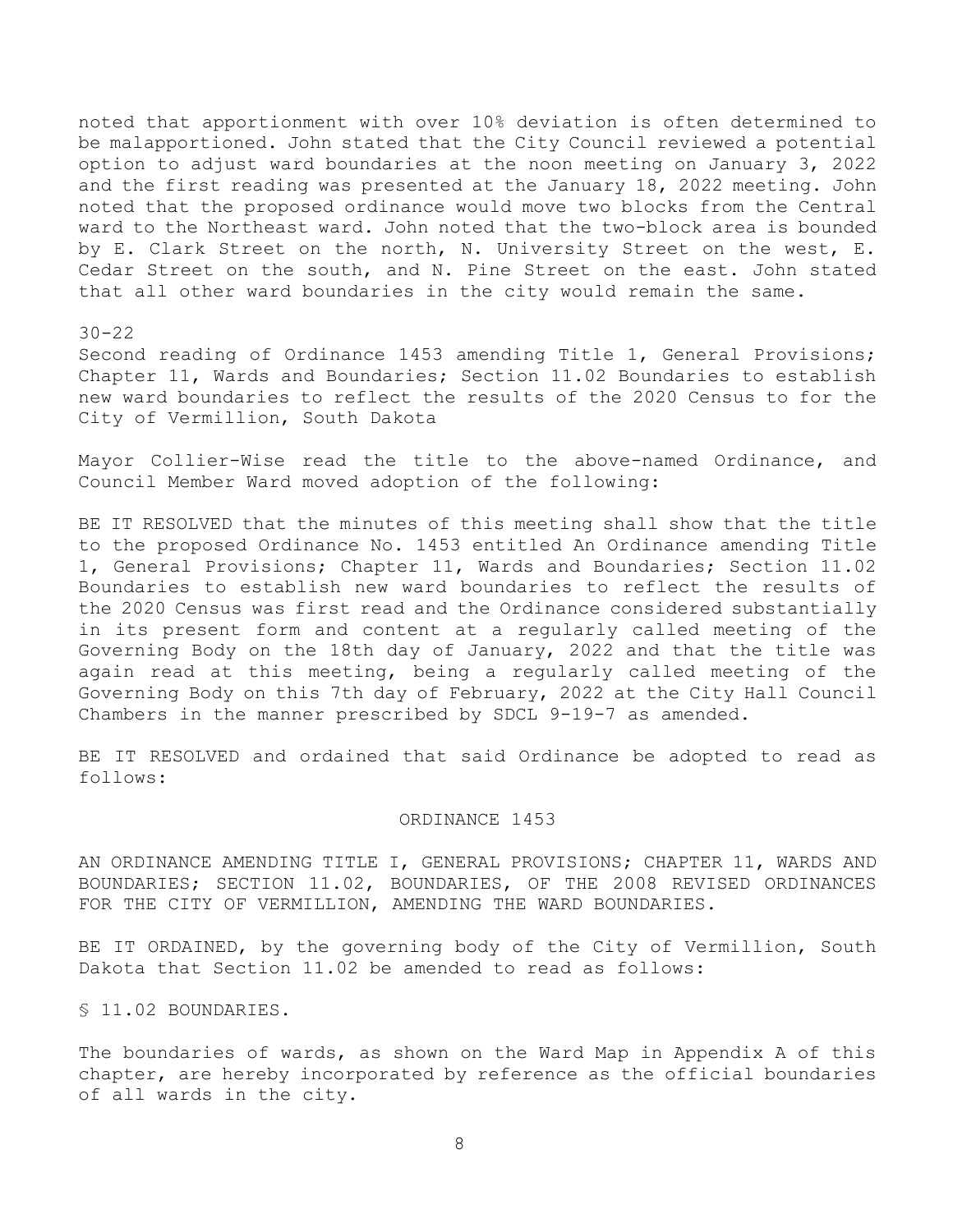

Dated at Vermillion, South Dakota this 7th day of February, 2022.

THE GOVERNING BODY OF THE CITY OF VERMILLION, SOUTH DAKOTA

Kelsey Collier-Wise, Mayor

ATTEST:

# Katie E. Redden, Finance Officer

Adoption of the Ordinance was seconded by Council Member Hellwege. Thereafter the question of the adoption of the Ordinance was put to a roll call vote of the Governing Body, and the members voted as follows: Hellwege-Y, Holland-Y, Humphrey-Y, Jennewein-Y, Price-Y, Letellier-Y, Ward-Y, Willson-Y, Mayor Collier-Wise-Y.

Motion carried 9 to 0. Mayor Collier-Wise declared that the Ordinance has been adopted and directed publication thereof as required by law.

8. New Business

A. Request to close Main Street from the east line of the intersection with Prospect Street west through Ratingen Platz and Market Street as it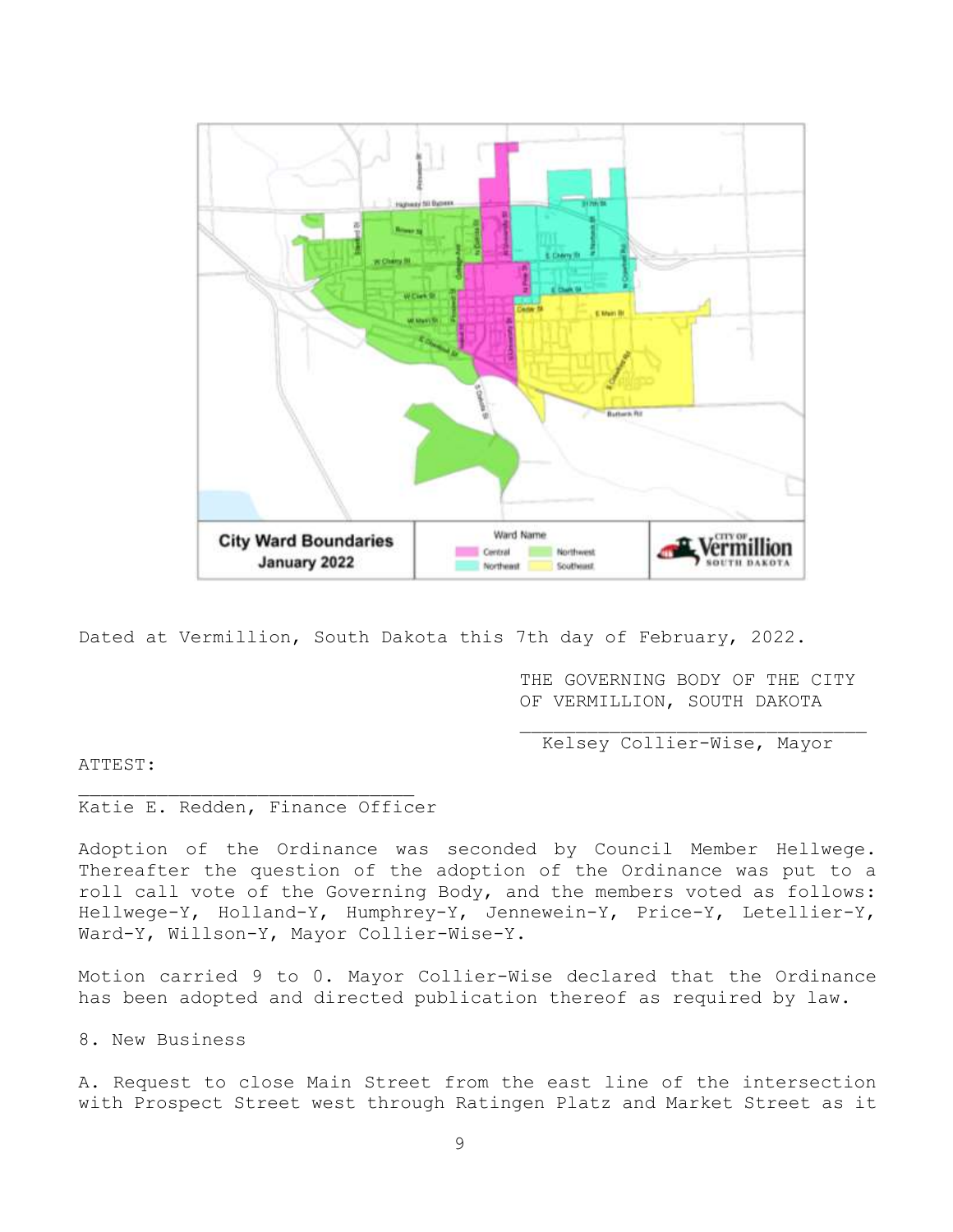abuts Ratingen Platz from 4:00 p.m. to 8:00 p.m. on July 7, July 14, July 21, July 28, August 4, August 11, August 18, and August 25, 2022 for the Vermillion Area Chamber and Development Company's Thursdays on the Platz events

Stone Conley, Assistant to the City Manager, reported that the Vermillion Area Chamber and Development Company has requested the closure of Main Street from the east line of the intersection with Prospect Street west through Ratingen Platz and Market Street as it abuts Ratingen Platz on the following Thursdays: July 7, July 14, July 21, July 28, August 4, August 11, August 18, August 25, 2022 from 4:00 p.m. to 8:00 p.m. Stone noted that they added July 28th and removed August 29th from the original dates. Stone stated that the completed street closure request application and diagram are attached. Stone stated that the Street, Police, Fire, and EMS Departments have been notified of the street closure request and they did not have any concerns. Stone noted that the cleanup will be handled by VCDC Staff. Stone noted that the VCDC will meet with businesses individually to let them know of the events requiring the street closure. Stone stated that there are a limited number of businesses abutting the area to be closed.

# 31-22

Council Member Ward moved approval of the amended Request to close Main Street from the east line of the intersection with Prospect Street west through Ratingen Platz and Market Street as it abuts Ratingen Platz from 4:00 p.m. to 8:00 p..m on July 7, July 14, July 21, July 28, August 4, August 11, August 18, and August 25, 2022 for the Vermillion Area Chamber and Development Company's Thursdays on the Platz events. Council Member Hellwege seconded the motion. Motion carried 9 to 0. Mayor Collier-Wise declared the motion adopted.

B. Request to close North Norbeck Street from the north line of the intersection with Lincoln Street north approximately 125 feet from 4:00 p.m. to 8:00 p..m on Saturday, May 14, 2022 for a non-public gathering to celebrate a graduation

Stone Conley, Assistant to the City Manager, reported that the resident of 1326 Lincoln Street has requested the closure of North Norbeck Street from the driveway of 1326 Lincoln Street, south to the Northwest corner of Lincoln and North Norbeck Street on Saturday, May 14, 2022 from 4:00 p.m. to 8:00 p.m. Stone noted that the applicant wants to host a football game in celebration of a graduation at their house. Stone noted that they would like to utilize North Norbeck street as the area for the game.

Stone stated that the completed street closure request application and diagram are attached. Stone noted that the Street, Police, Fire, and EMS Departments have been notified of the street closure request and they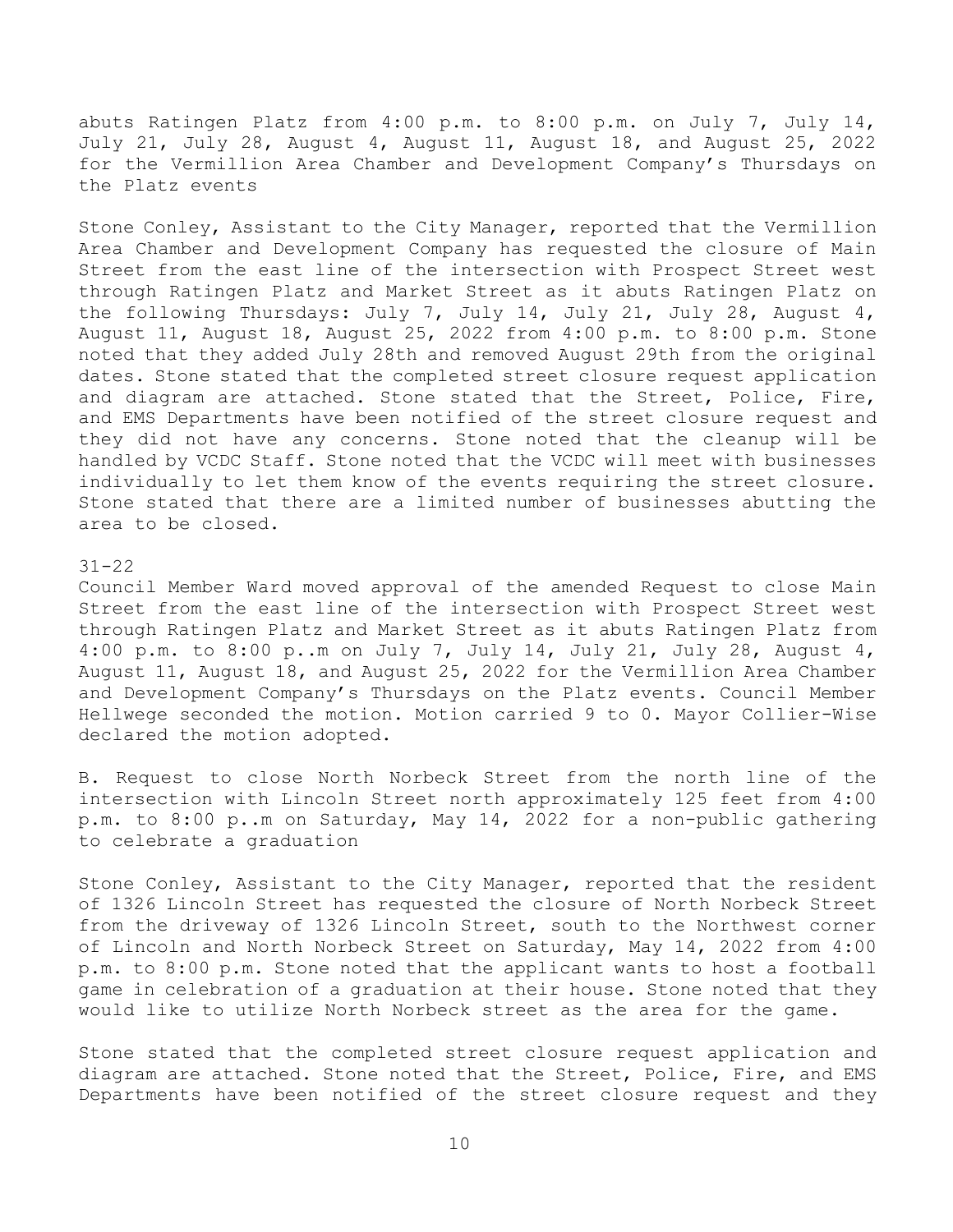did not have any pressing concerns but recommended using a park versus the street for a football game due to it being on pavement and the disruption of traffic on North Norbeck. Stone stated that cleanup would be handled by the residents of 1326 Lincoln Street. Stone noted that the FYZICAL Therapy Clinic and the neighboring apartments would be notified of the closure and should not be affected.

Council Member Holland questioned the safety of the event since a football game would be played on concrete. Stone noted that the Fire Chief had addressed concerns about that as well. Council Member Hellwege stated that it might not be an ideal time for traffic. Council Member Ward would ask the applicant to shorten the time the road would be closed.

### $32 - 22$

Council Member Ward moved to table this item till the February 22, 2022 meeting. Council Member Price seconded the motion. Motion carried 9 to 0. Mayor Collier-Wise declared the motion adopted.

C. Request to close Kidder Street from west line of the intersection with Court Street west to the east line of the intersection of the northsouth alley between Court Street and Market Street from 9:00 a.m. to 6:00 p.m. on Saturday, March 26, 2022 for the Law Enforcement Torch Run and Special Olympics Polar Plunge event

Stone Conley, Assistant to the City Manager, reported that Jon Cole of the Law Enforcement Torch Run International has requested the closure of Kidder Street from the corner of Court Street, west to the alleyway between Court and Market Street for the Law Enforcement Torch Run and Polar Plunge® for Special Olympics event on Saturday, March 26, 2022 from 9:00 a.m. to 6:00 p.m. Stone noted that registration and set-up will begin at 9:00 a.m. with the Polar Plunge event starting at 1:00 p.m. and concluding by 4:00 p.m. Stone stated that the completed street closure request application and diagram are attached and the Street, Police, Fire, and EMS Departments have been notified of the street closure request. Stone noted that they did not have any issues with the event as it is the same setup and closure as previous years.

## 33-22

Council Member Holland moved approval of the request to close Kidder Street from west line of the intersection with Court Street west to the east line of the intersection of the north-south alley between Court Street and Market Street from 9:00 a.m. to 6:00 p.m. on Saturday, March 26, 2022 for the Law Enforcement Torch Run and Special Olympics Polar Plunge event. Council Member Hellwege seconded the motion. Motion carried 9 to 0. Mayor Collier-Wise declared the motion adopted.

D. Resolution to limit Municipal Liquor Store Reserve fund to \$250,000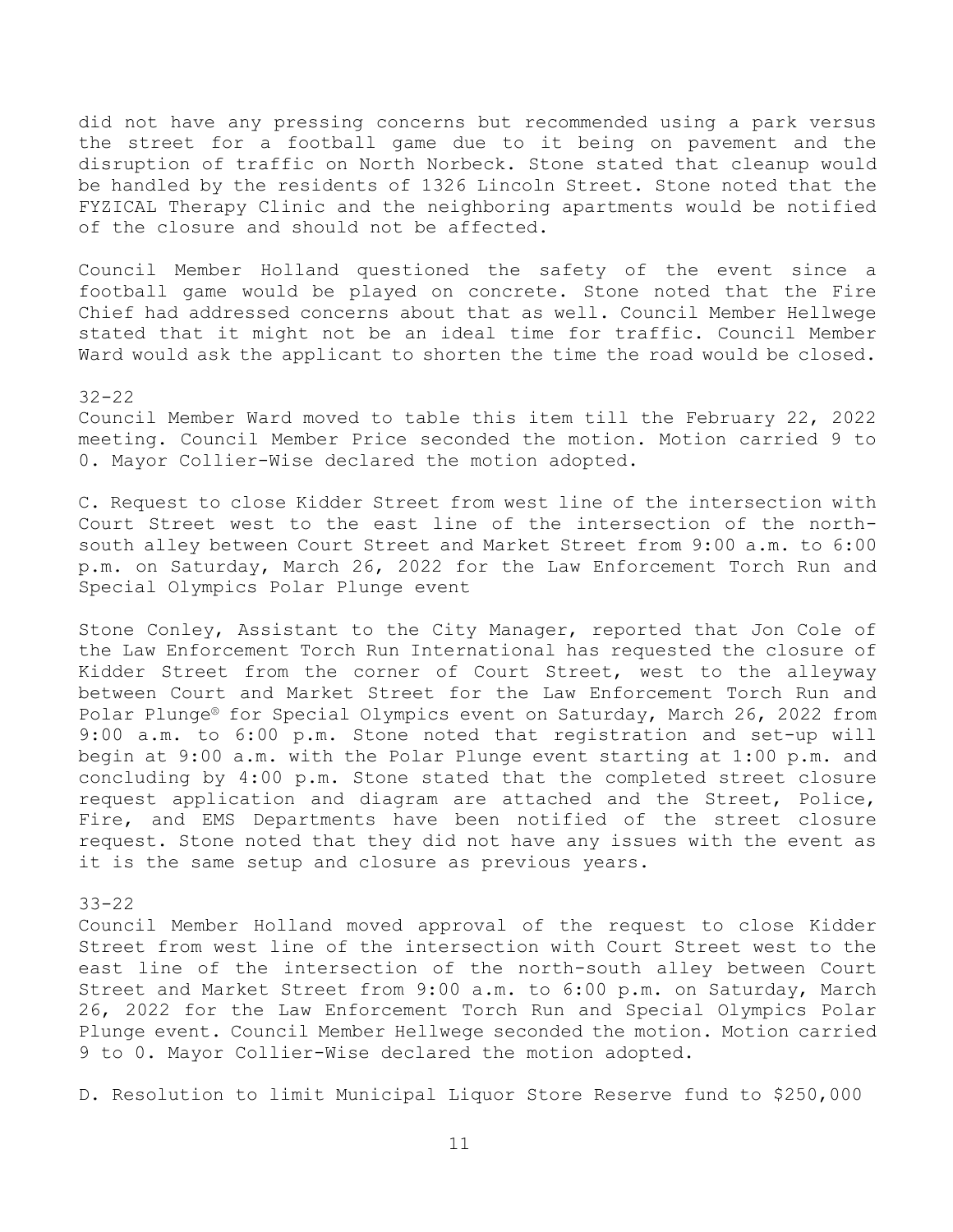John Prescott, City Manager, reported on a resolution to limit the Municipal Liquor Store Reserve fund to \$250,000. John noted that the City Council annually adopts a budget for the Municipal Liquor Store and, as part of that budget, a transfer is proposed to the General Fund. John stated that, from 2008 through 2021, the transfer to the General Fund from the Liquor Store was \$194,200. John noted that, if the budget was met, additional amounts above the transfer were placed in the Liquor Store Reserve fund and, if the budget was not met, the Liquor Store Reserve fund was utilized to provide sufficient funding for the transfer to the General Fund. John stated that the Liquor Store Reserve fund has also been utilized to fund improvements such as when the store moved to the current location and unbudgeted emergency equipment replacement for the Liquor Store. John noted that during the budget meetings last August there was discussion about capping the amount in the Liquor Store Reserve Fund and the proposed Resolution provides direction to City staff and future City Councils on the maximum Liquor Store reserve.

John stated that, with several years of good sales and management by the Peters, the Liquor Store reserve fund currently sits at \$310,342. John noted that this is a larger amount than anticipated during the 2022 budget planning meetings last August and the adopted 2022 Budget already includes a transfer to the General Fund of \$230,000. John noted that the increased transfer to the General Fund is helpful in meeting the many needs and cost increases experienced by this fund. John stated that, if the City Council adopts the attached Resolution and wants to bring the Reserve fund down to \$250,000, staff will propose to revise the Liquor Store Reserve fund to \$250,000 and transfer an additional \$60,342 to the General Fund.

Council Member Hellwege stated that this cap does not mean that if it dips below \$250,000 the fund needs to be replenished, it just sets a cap to what can go into the reserve.

#### 34-22

Council Member Hellwege moved approval of the Resolution to limit Municipal Liquor Store Reserve fund to \$250,000. Council Member Ward seconded the motion. Motion carried 9 to 0. Mayor Collier-Wise declared the motion adopted.

E. Change Order No. 2 for Main Street Streetscape Project

Jose Dominguez, City Engineer, reported on Change Order No. 2 for the Main Street Streetscape Project. Jose noted that in January 2020 the City created Business Improvement District #2 (BID) with the intent to provide a funding mechanism and to bring forward a streetscape plan for downtown Vermillion. Jose noted that BID #2 Board is comprised of four downtown business owners and one downtown resident. Jose stated that the City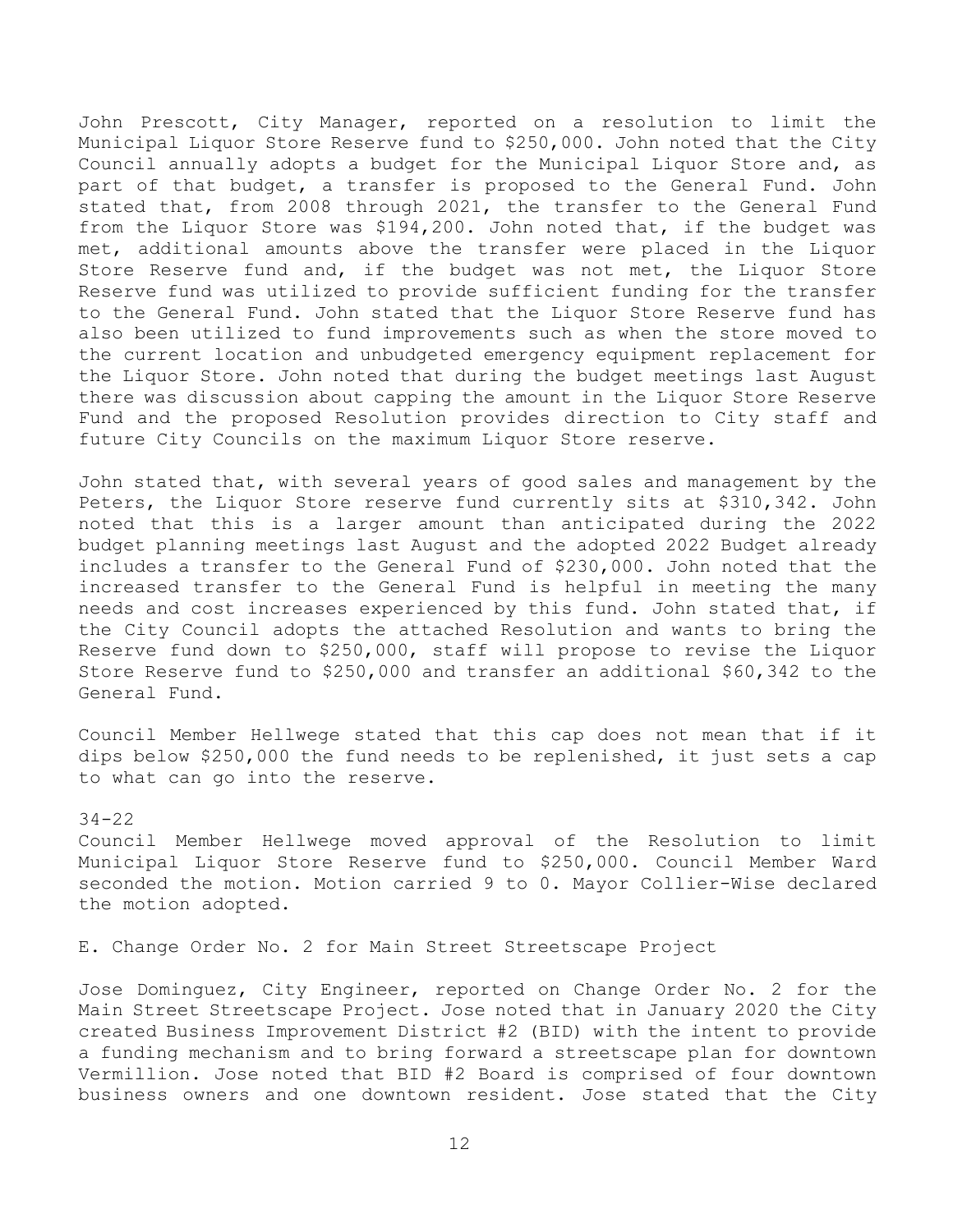entered into a contract with Stockwell Engineers (Stockwell) for the design and development of the construction documents on April 20, 2020. Jose stated that the agreement with Stockwell was amended on March 1, 2021 to include construction administration and staking. Jose noted that, in March 2021, the City awarded the construction project to Schwartzle Construction (Schwartzle) for \$2,976,602 which was \$330,990.50 lower than the engineer's estimate.

Jose stated that, on August 16, 2021, the City approved Change Order No. 1 to the project to reduce the slope in the transition areas adjacent to the sidewalks, covered the cost for the undisclosed window wells along the south side of Main Street, redesigned the footings for the streetlights, and paid for the cost to replace a water main fitting at the intersection of Church and Main Streets. Jose noted that the amount for Change Order #1 was \$143,249.84. Jose noted that the change order being considered is the final change order and balances out the project. The change order informs the City Council on where the additional expenses, or costs, occurred. Major increases were additional curb and gutter removed and installed due to poor condition and additional base course (gravel) used due to wet soil conditions. Large areas of the project required between 1 and 2 feet of additional gravel. These areas were mainly where the new bump outs were constructed; additional asphalt was placed in some areas due to the condition of the adjacent asphalt not being removed; and additional undisclosed window wells were found on the north side of Main Street. Jose noted that Stockwell Engineers reviewed the requested change order and recommended approval.

## 35-22

Council Member Ward moved approval of Change Order No. 2 for Main Street Streetscape Project. Council Member Hellwege seconded the motion. Motion carried 9 to 0. Mayor Collier-Wise declared the motion adopted.

F. Shared Used Path Temporary Construction Easement for Vermillion River hike/bike path reconstruction

Jose Dominguez, City Engineer, reported on a temporary construction easement for the Vermillion River Hike/bike path reconstruction. Jose noted that, in 2006, the City received an earmark grant from the Federal government for the construction of hike/bike path trails in the City with the original grant amount was for \$750,000. Jose noted that the grant was written in such a way as to require the State to administer the funds for the City. Jose stated that the State would reimburse the City for 81.95% while the City would cover the remaining 18.05%. Jose stated that, in the fall of 2010, the section of the trail between 12th Street and West Street was completed and during construction the area adjacent to the river experienced four major floods. Jose noted that, several months after completion of this section, the trail was closed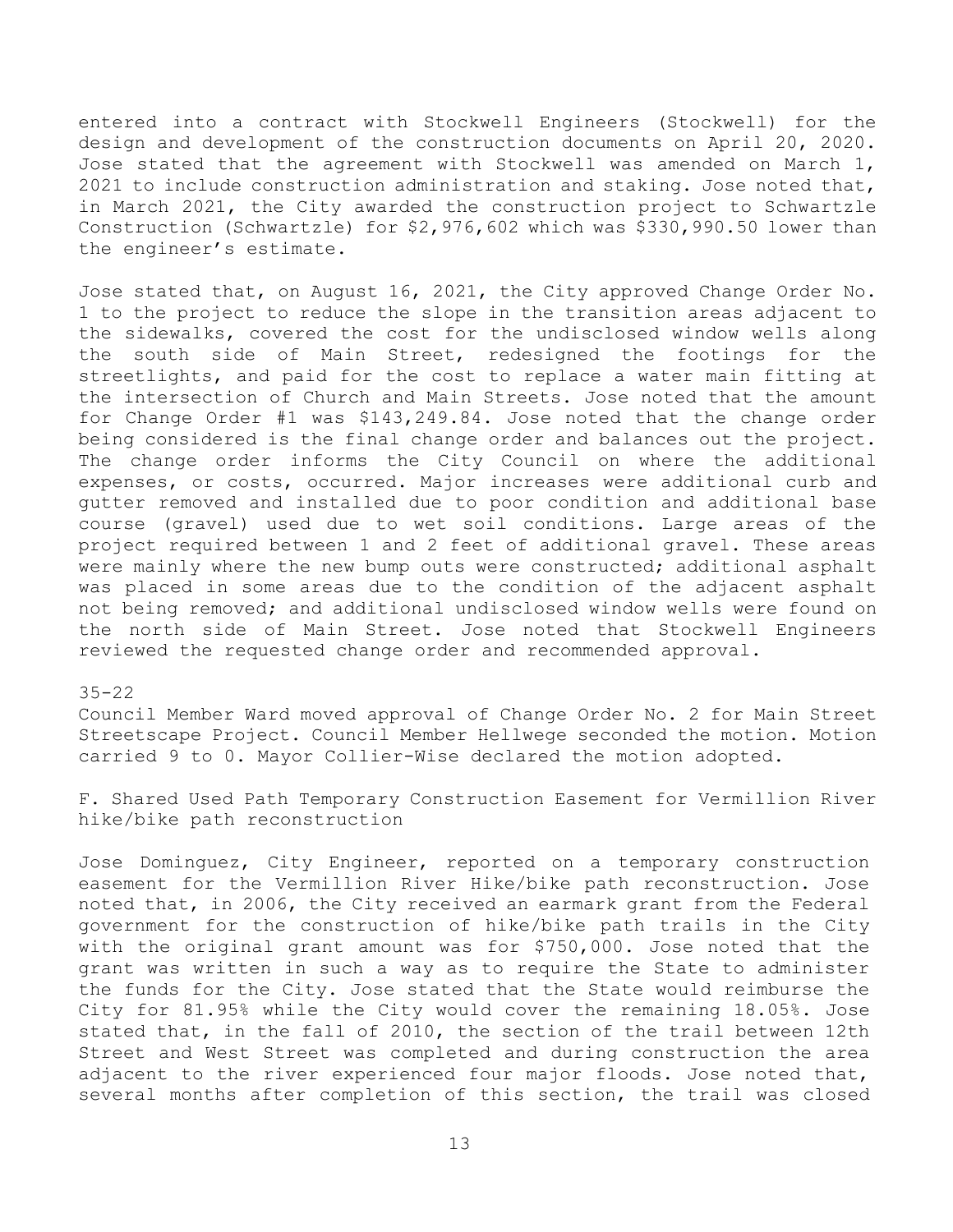due to riverbank erosion from the previous floods. Jose noted that, since Federal funds were used to construct the bike path, the City is responsible for maintaining the bike path in a traversable manner otherwise the City would be required to refund the cost of the bike path to the State. Jose noted that, since 2010, the City has been working with the South Dakota Department of Transportation (SDDOT), the Federal Highway Administration (FHWA), and the neighbors on ways to reconstruct the section of the bike path that has been closed. Jose stated that the construction of the shared used path along the south side of West Broadway Street will require that the City acquire temporary construction easements to be used by the contractor to maneuver their equipment and/or to store material during construction. Jose noted that the temporary construction easements will expire one (1) year after the project is completed. Jose stated that staff is working with two property owners to acquire the necessary easements and both owners have agreed to the offer from the City and conditions; however, the final documents have not been signed yet.

#### 36-22

Council Member Holland moved approval of the Shared Used Path Temporary Construction Easement for Vermillion River hike/bike path reconstruction. Council Member Hellwege seconded the motion. Motion carried 9 to 0. Mayor Collier-Wise declared the motion adopted.

# 9. Bid Openings

A. Surface Treatment Program – Slurry Seal for Sioux Falls and Surrounding Communities Bid Opening

Jose Dominguez, City Engineer, reported on a BID for slurry seal for Sioux Falls and surrounding communities. Jose noted that historically the City has only used three types of surface treatments on asphalt roads. These have been chip seals, asphalt overlays, and seal coats. Jose stated that to expand the options available to maintain asphalt roads, the City has been researching the possibility of performing a slurry seal. Jose noted that a slurry seal is a very thin asphalt overlay with quartzite chips already in the asphalt mix. Jose stated that the final product is black and thus gives the appearance of a new asphalt road and, like a chip seal, slurry seals increase the lifespan of the road by sealing cracks, removing some surface imperfections, and providing a new driving surface. Jose stated that slurry seals have been used by Sioux Falls and their neighboring communities for several years and has allowed neighboring communities to join the bid issued by them. Jose stated that this allows for a more competitive lower price to be shared by all the communities involved.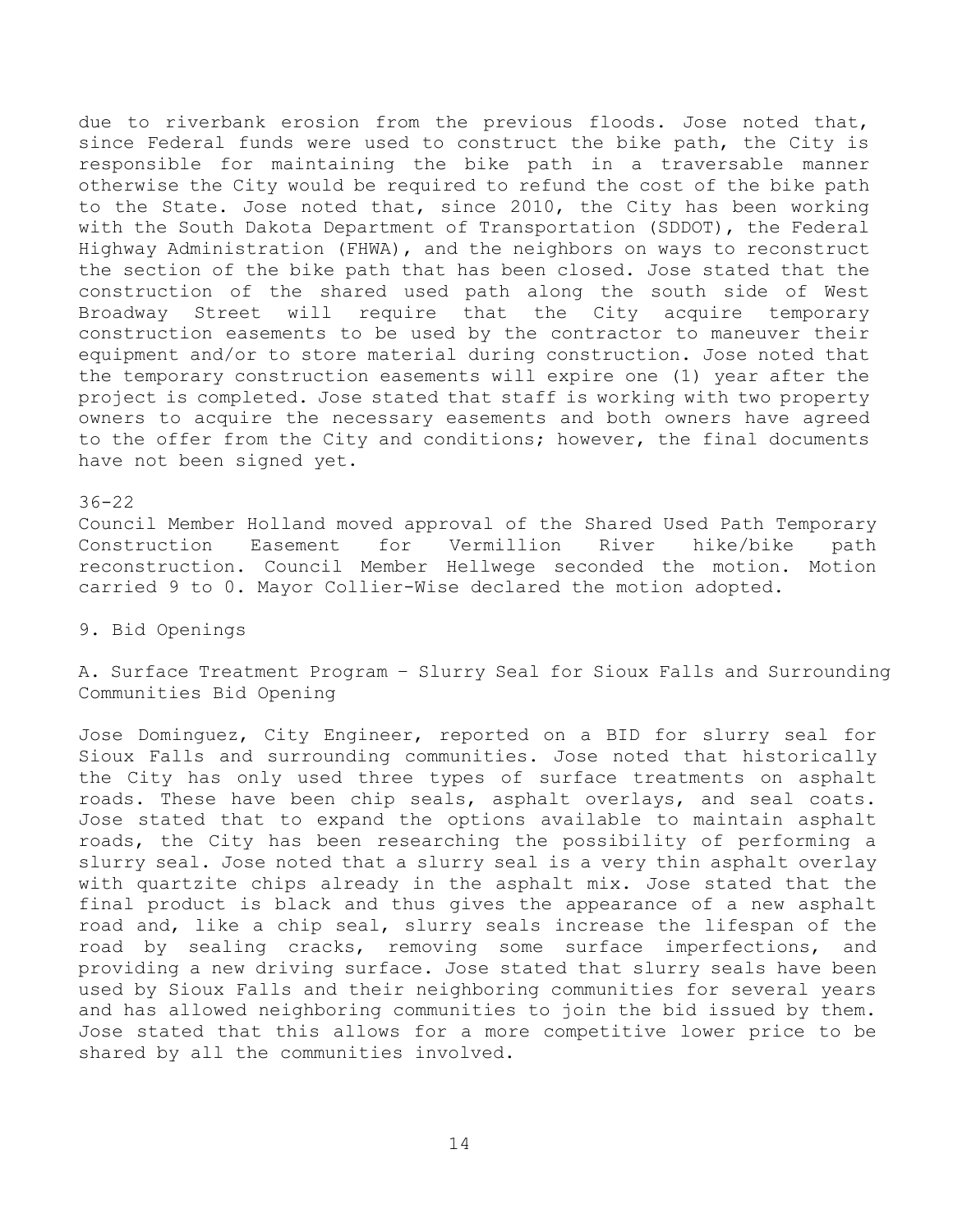Jose stated that bids were opened by the City of Sioux Falls on February 3, 2022 for this project. The bids received were Asphalt Surfacing Company, Sioux Falls, SD \$2,408,553.33; Asphalt Surface Technologies Corporation, St. Cloud, MN \$2,497,717.38; and Missouri Petroleum Products Company, St. Louis, Mo \$2,826,234.74. Jose noted that the City of Sioux Falls is discussing with the low bidder regarding the actual timing of the project and this discussion is scheduled to occur on Wednesday, February 9th. Jose stated that he would like the Council to table this until the February 22, 2022 meeting.

37-22

Council Member Ward moved to table the slurry seal bid until February 22,2022. Council Member Price seconded the motion. Motion carried 9 to 0. Mayor Collier-Wise declared the motion adopted.

B. Fuel quotes

Katie Redden, Finance Officer, read the monthly fuel quotes and recommended the low quote of Stern Oil on Items 1, 2, and 3.

Item 1 - 4,350 gal unleaded 10% ethanol: Gerstner Oil \$2.9892, Jerry's Service \$2.9660, and Stern Oil \$2.9461;

Item 2 – 3,000 gal No. 1 & 2 Diesel fuel dyed average price: Gerstner Oil \$3.2211, Jerry's Service \$3.20, and Stern Oil \$3.0845;

Item 3 - 1,000 gal No. 1 & 2 diesel fuel-clear average price: Gerstner Oil \$3.4730, Jerry's Service \$3.50, and Stern Oil \$3.3595

38-22 Council Member Price moved approval of the low quotes of Stern Oil on Items 1, 2, and 3. Council Member Holland seconded the motion. Motion carried 9 to 0. Mayor Collier-Wise declared the motion adopted.

10. City Manager's Report

A. John reported that City offices are closed on Monday, February 21st for the Presidents Day holiday. The next City Council meeting is on Tuesday, February 22nd.

B. John noted that the Tree Board meeting is on Wednesday, February 16th at 9:30 a.m. in the John "Jack" Powell Conference Room.

C. John stated that the Planning and Zoning Commission will meet next Monday, February 14th at 5:30 p.m. in the Powell Conference room. They will be discussing a change to GB zoning regulations to allow kennels as a conditional use. A 150 feet separation would be required.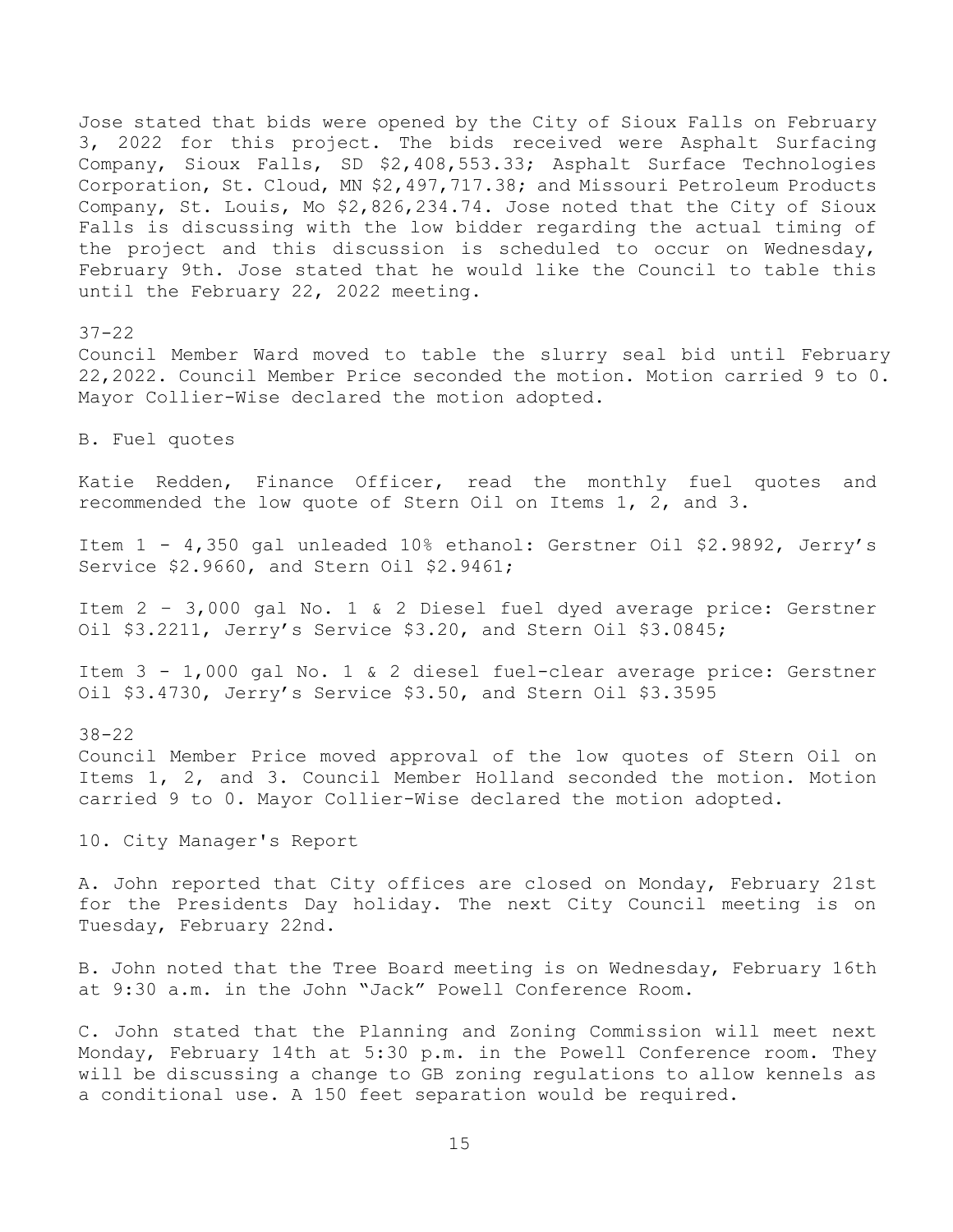D. John reported on a raffle notification: USD Physical Therapy will be selling tickets at \$10 each or 3 for \$25 from January 24, 2022 to March 25, 2022. The prize is a whole hog butchered and processed. Value is \$400. Proceeds from the raffle will be used to fund a Physical Therapy Board Prep course that is not offered through USD. The winner will be selected randomly.

# PAYROLL ADDITIONS AND CHANGES

Finance: Jien (Jenny) Huang \$22.34/hr; Code: Justin Roetman \$19.32/hr; Ambulance: Schuyler Hellerich \$16.00/hr-\$16.00/training hr-\$24.00/hol hr, Richard Roder \$14.00/hr-\$14.00/training hr-\$21.00/hol hr; Recreation: Brendinh Sayaloune \$18.97.hr; Parks: Kelly Knutson \$23.75/hr; Golf Maintenance: Travis Taggart \$21.13/hr; Landfill: Kase King \$18.13/hr

11. Invoices Payable

39-22

Council Member Price moved approval of the following invoices:

| A-OX WELDING SUPPLY CO                                      | CHEMICALS                               | 2,332.00   |
|-------------------------------------------------------------|-----------------------------------------|------------|
| AMAZON BUSINESS                                             | SUPPLIES                                | 1,702.07   |
| AMERICAN PLANNING ASSOCIATION MEMBERSHIP                    |                                         | 212.00     |
| APPEARA                                                     | SHOP TOWELS                             | 45.00      |
| ARAMARK                                                     | WORK SHIRTS                             | 47.95      |
| ARAMARK UNIFORM SERVICES <b>ARAMARY UNIFORM CLEANING</b>    |                                         | 408.36     |
| AUTOMATIC BUILDING CONTROL THE ANNUAL FIRE ALARM INSPECTION |                                         | 204.00     |
| BANNER ASSOCIATES, INC                                      | PROFESSIONAL SERVICES                   | 9,969.20   |
| BEST WESTERN PLUS RAMKOTA LODGING                           |                                         | 1,049.90   |
| BLACKSTONE PUBLISHING                                       | BOOKS                                   | 254.23     |
| BLUFFS GOLF COURSE                                          | ACCOUNTS REC                            | 50.00      |
| BOOK SYSTEMS, INC                                           | ANNUAL SUBSCRIPTION                     | 4,400.00   |
| BOUND TREE MEDICAL, LLC                                     | SUPPLIES                                | 749.62     |
| BRANDON STEENECK                                            | MEALS REIMBURSEMENT                     | 48.00      |
| BUILDERS ELECTRIC, LLC                                      | REPLACE INTERSTATE LIGHT POLE 10,080.00 |            |
| BUTCH'S PROPANE INC                                         | PROPANE                                 | 5, 139.23  |
| BUTLER MACHINERY CO.                                        | REPAIRS/PARTS                           | 15,692.21  |
| CAPITAL ONE                                                 | SUPPLIES                                | 544.72     |
| CASK & CORK                                                 | MERCHANDISE                             | 1,191.50   |
| CCP INDUSTRIES INC.                                         | SUPPLIES                                | 156.73     |
| CHAD CHRISTOPHERSON                                         | MEALS REIMBURSEMENT                     | 48.00      |
| CHRISTENSEN RADIATOR & REP                                  | <b>EXAMPLE PARTS</b>                    | 644.16     |
| CITY OF VERMILLION                                          | COPIES/POSTAGE                          | 1,039.29   |
| CITY OF VERMILLION                                          | UTILITY BILLS                           | 37, 319.50 |
| COACHING SYSTEMS, LLC                                       | TRAINING                                | 420.00     |
| COLONIAL LIFE ACC INS.                                      | INSURANCE                               | 1,565.45   |
| CORE & MAIN LP                                              | PARTS                                   | 122.98     |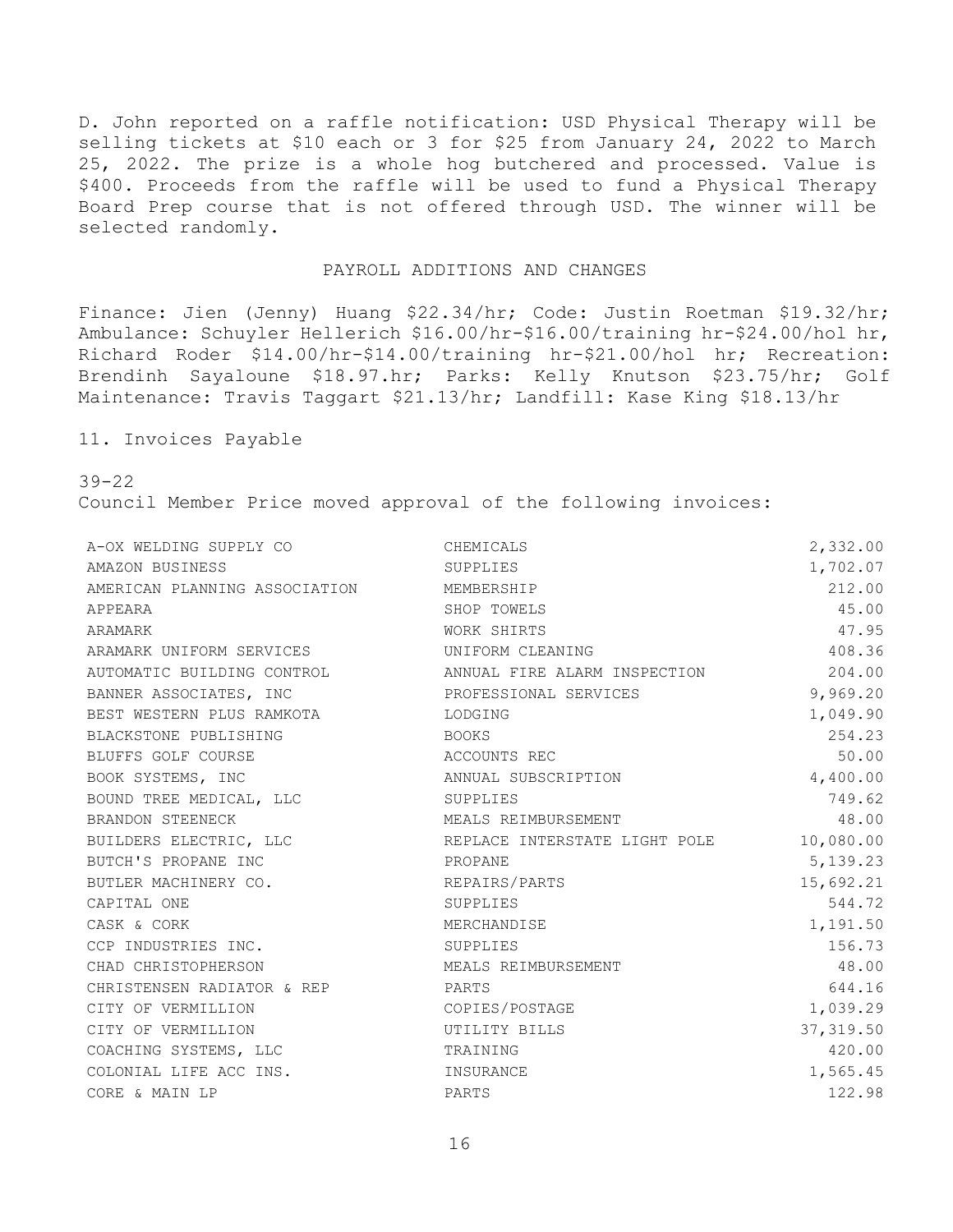| CURT HAAKINSON               | MEALS REIMBURSEMENT          | 82.00     |
|------------------------------|------------------------------|-----------|
| DAKOTA BEVERAGE              | MERCHANDISE                  | 9,797.95  |
| DAKOTA PC WAREHOUSE          | PART                         | 9.99      |
| DAKOTA ROCK FARMS            | HAUL LEACHATE                | 8,640.00  |
| DALE HUSBY                   | SAFETY BOOTS REIMBURSMENT    | 100.00    |
| DELTA DENTAL PLAN            | INSURANCE                    | 5,953.84  |
| DENNIS MARTENS               | MAINTENANCE                  | 833.34    |
| DOOLEY ENTERPRISES, INC      | SUPPLIES                     | 2,684.35  |
| DUBOIS CHEMICALS             | SODA ASH                     | 14,641.00 |
| ECHO ELECTRIC SUPPLY         | SUPPLIES                     | 149.00    |
| ERIC MCPHERSON               | MEALS REIMBURSEMENT          | 82.00     |
| ERICKSON SOLUTIONS GROUP     | PROFESSIONAL SERVICES        | 1,207.60  |
| ESRI                         | GIS ONLINE                   | 4,827.40  |
| FOREMAN MEDIA                | JAN COUNCIL MTGS             | 100.00    |
| FRED BALLEWEG                | MEALS REIMBURSEMENT          | 82.00     |
| FRONTIER PRECISION, INC      | SUBSCRIPTION                 | 1,650.00  |
| GLOBAL DIST.                 | MERCHANDISE                  | 98.00     |
| GRAYMONT (WI) LLC            | CHEMICALS                    | 8,436.80  |
| GREGG PETERS                 | ADVERTISING                  | 500.00    |
| GREGG PETERS                 | RENT                         | 937.50    |
| HAWKINS INC                  | CHEMICALS                    | 2,601.19  |
| HEIMAN FIRE EQUIPMENT        | FIRE FIGHTER EQUIPMENT       | 3,153.45  |
| HY VEE FOOD STORE            | COVID SELF TESTS             | 599.80    |
| INGRAM                       | <b>BOOKS</b>                 | 1,843.70  |
| JACKS UNIFORM & EQPT         | WORK SHIRTS                  | 851.55    |
| JAY'S PLUMBING               | REPAIRS                      | 745.82    |
| JESSICA NEWMAN               | FITNESS CENTER REIMBURSEMENT | 255.90    |
| JIM BALLEWEG                 | SAFETY GLASSES REIMBURSEMENT | 149.90    |
| JOHN A CONKLING DIST.        | MERCHANDISE                  | 2,270.35  |
| JOHNSON BROTHERS OF SD       | MERCHANDISE                  | 18,426.13 |
| JOHNSON CONTROLS             | REPAIRS                      | 6,564.85  |
| JONES FOOD CENTER            | SUPPLIES                     | 224.93    |
| JOSH MANNING                 | MEALS REIMBURSEMENT          | 48.00     |
| KALIN KNIEF                  | COURSE REIMBURSEMENT         | 153.00    |
| KIMBALL MIDWEST              | SUPPLIES                     | 18.40     |
| KNOX COMPANY                 | KNOXLOCK                     | 629.00    |
| MART AUTO BODY & MARINE LLC  | TOWING                       | 75.00     |
| MATHESON TRI-GAS, INC        | MEDICAL OXYGEN               | 125.80    |
| MEDICAL WASTE TRANSPORT, INC | HAUL MEDICAL WASTE           | 126.50    |
| MENARDS                      | SINK                         | 369.99    |
| MIDWEST ALARM CO             | ALARM MONITORING             | 73.50     |
| MIZUNO USA, INC              | MERCHANDISE                  | 202.96    |
| MOBOTREX MOBILITY & TRAFFIC  | MALFUNCTION MGMT UNIT        | 2,844.00  |
| MOLECULAR REPAIR CONCEPTS    | PARTS                        | 320.61    |
| NCL OF WISCONSIN, INC        | CHEMICALS                    | 347.50    |
| NETSYS+                      | PROFESSIONAL SERVICES        | 1,298.50  |
| O'REILLY AUTO PARTS          | PARTS                        | 490.55    |
| PHELPS                       | WORK SHIRTS                  | 112.46    |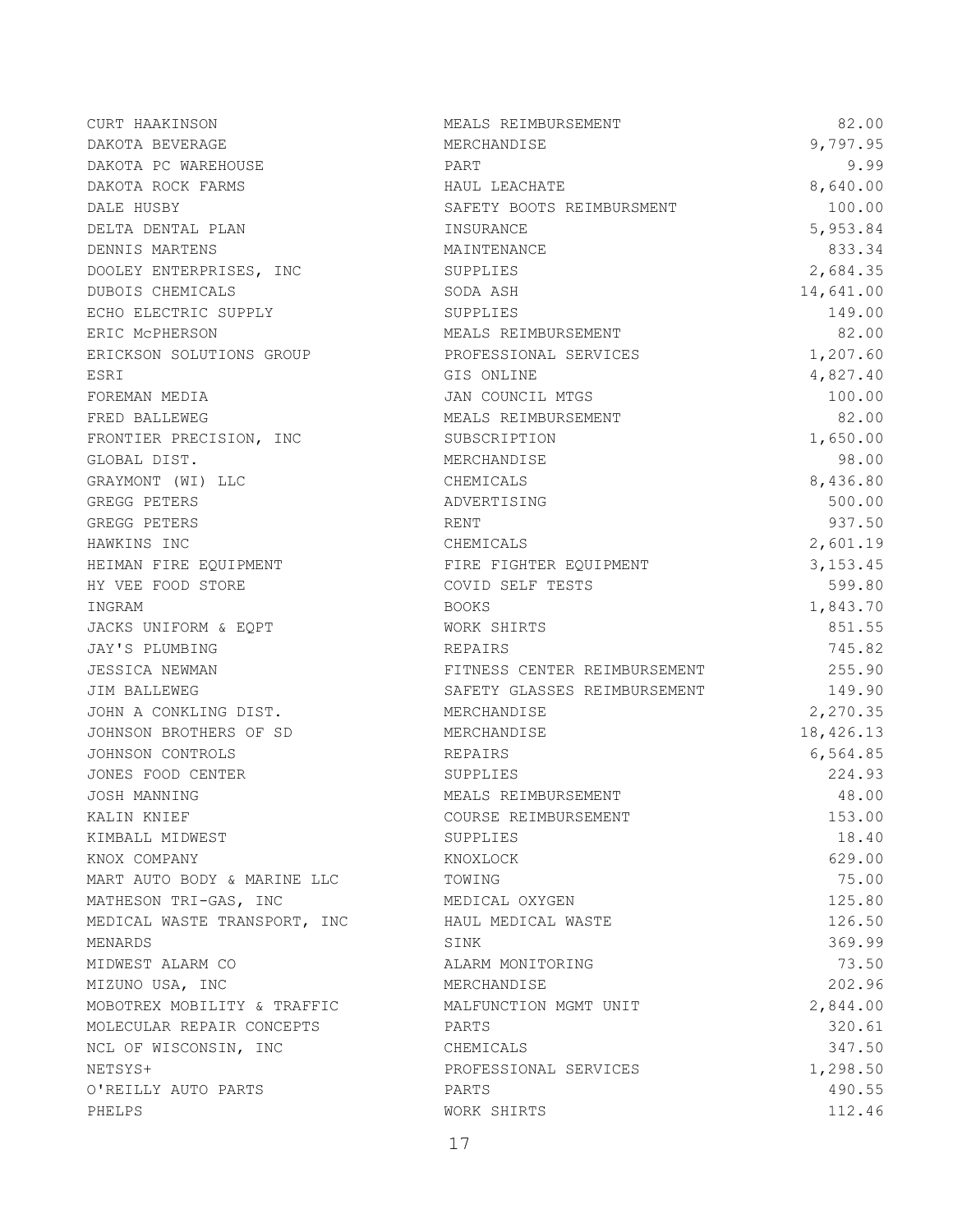| PING/KARSTEN MFG CORP                       | MERCHANDISE                      | 3,710.06  |
|---------------------------------------------|----------------------------------|-----------|
| PUMP N PAK                                  | CALENDARS                        | 250.95    |
| QUADIENT LEASING USA, INC                   | POSTAGE METER LEASE              | 234.24    |
| QUALITY MOTORS                              | ALIGNMENT                        | 92.65     |
| QUILL                                       | CHAIRMATS/STAPLES/PENS           | 256.89    |
| REDI TOWING                                 | TOWING                           | 655.00    |
| REPUBLIC NATIONAL DISTRIBUTING MERCHANDISE  |                                  | 11,446.92 |
| ROCKMOUNT RESEARCH & ALLOY                  | PARTS                            | 119.00    |
| RUNNING SUPPLY, LLC                         | PARTS/SUPPLIES                   | 621.18    |
| RYAN HOUGH                                  | BOOT REIMBURSMENT                | 48.42     |
| SANFORD HEALTH PLAN                         | PARTICIPATION FEES               | 48.00     |
| SD CHAPTER GCSAA                            | REGISTRATION                     | 660.00    |
| SD DEPT OF HEALTH                           | TESTING                          | 150.00    |
| SD DEPT OF TRANSPORTATION                   | BIKE PATH                        | 60.91     |
| SD ELECTRICAL COMMISSION WIRING PERMITS     |                                  | 904.50    |
| SD RETIREMENT SYSTEM                        | CONTRIBUTIONS                    | 29,401.93 |
| SERVICE FIRST FIRE SPRINKLER                | REPAIRS                          | 795.25    |
| SERVICE MASTER OF SE SOUTH DAKOTA CUSTODIAL |                                  | 3,827.04  |
| SESDAC, INC                                 | FUNDING                          | 8,000.00  |
| SHANE GRIESE                                | MEALS REIMBURSEMENT              | 82.00     |
| SIGN SOLUTIONS                              | SUPPLIES                         | 1,091.72  |
| SIOUX CITY TRUCK & TRAILER                  | PARTS                            | 135.25    |
| SOUTH DAKOTA 811                            | LOCATES                          | 664.65    |
| SOUTHERN GLAZER'S OF SD                     | MERCHANDISE                      | 8,576.31  |
| STAPLES BUSINESS CREDIT                     | SUPPLIES                         | 462.73    |
| STATE INDUSTRIAL PRODUCTS                   | CHEMICALS                        | 384.06    |
| STURDEVANTS AUTO PARTS                      | PARTS                            | 209.67    |
| SUPERIOR HOOD STEAMERS, INC                 | HOOD & VENT CLEANING             | 873.30    |
| SYNCB/AMAZON                                | BOOKS/SUPPLIES                   | 146.01    |
| THE UPS STORE #6751                         | SHIPPING                         | 12.75     |
| TIRES TIRES TIRES                           | TIRES                            | 391.90    |
| TITAN MACHINE-PRODUCTIVITY                  | REPAIRS                          | 652.98    |
| TODD HALVERSON                              | SAFETY BOOTS/MEALS REIMBURSEMENT | 202.41    |
| TRACTOR SUPPLY CREDIT PLAN                  | PARTS                            | 56.94     |
| TRAVIS TARR                                 | SAFETY BOOTS REIMBURSEMENT       | 235.73    |
| TREASURER-CLAY COUNTY                       | STORM SEWER                      | 101.58    |
| TRUE BRANDS                                 | MERCHANDISE                      | 335.25    |
| TURNER PLUMBING                             | <b>REPAIRS</b>                   | 371.45    |
| TWO WAY SOLUTIONS                           | REPAIRS/BATTERIES                | 1,231.34  |
| TYLER TECHNOLOGIES                          | MAINTENANCE                      | 25,013.96 |
| UNITED WAY                                  | CONTRIBUTIONS                    | 330.80    |
| UNUM LIFE INSURANCE COMPANY                 | INSURANCE                        | 1,462.78  |
| USA BLUEBOOK                                | PARTS                            | 631.33    |
| USD MARKETING & U RELATION                  | MERCHANDISE                      | 81.93     |
| VAST BROADBAND                              | E911 CIRCUIT                     | 1,365.50  |
| VERIZON WIRELESS                            | CELL PHONES/IPAD ACCESS          | 3,034.14  |
| VERMILLION ACE HARDWARE                     | SUPPLIES                         | 247.93    |
| VERMILLION CHAMBER OF COMMERCE              | QUARTERLY FUNDING/BID            | 82,740.28 |